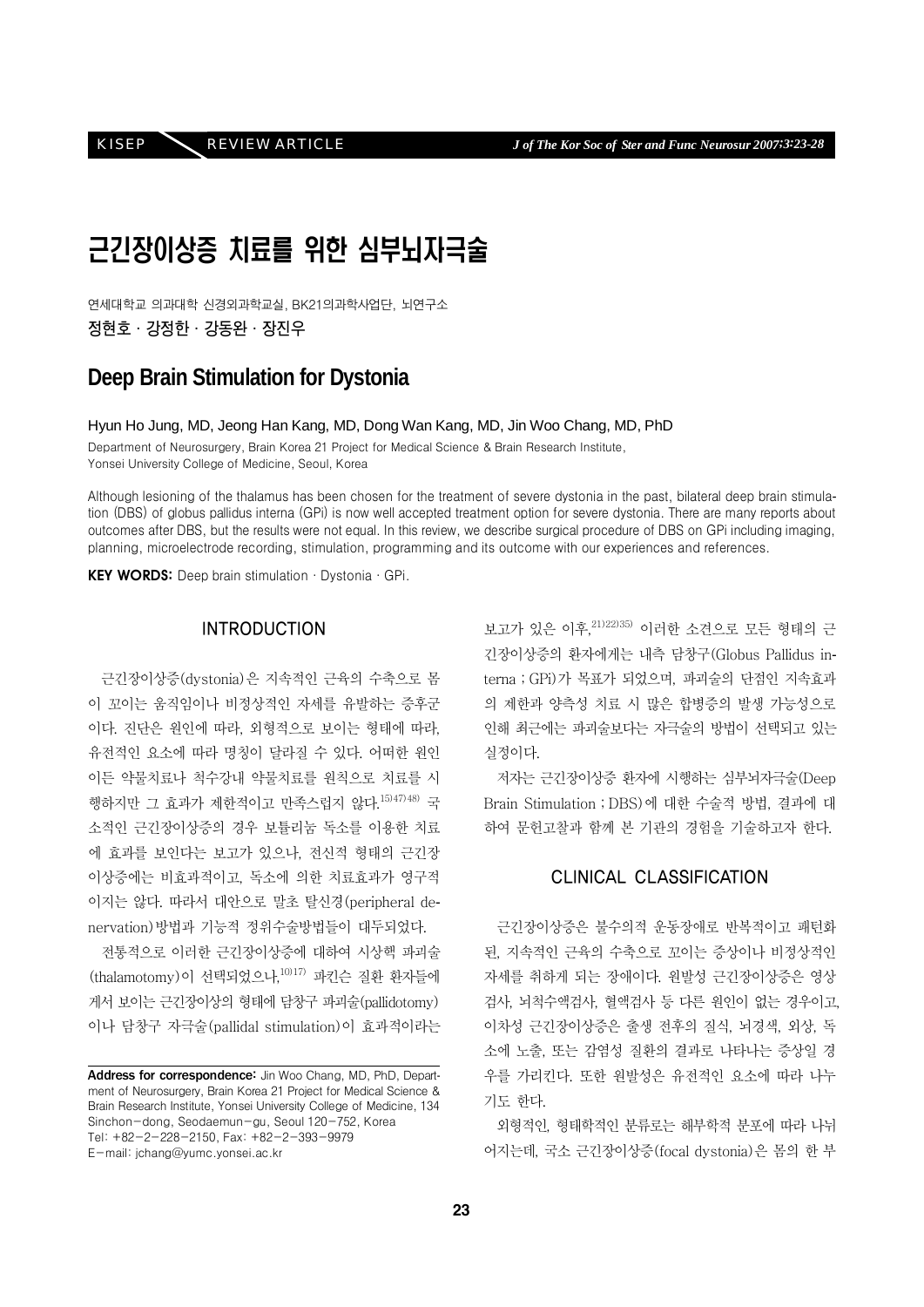위만 침범한 경우, 예를 들어 서경-손가락의 경련(writer's cramp), 안검경련(blepharospasm), 경추 사경(cervical torticollis), 경련성 구음장애(spasmodic dysphonia)등이 있 다. 부분 근긴장이상증(segmental dystonia)은 연속된 두 군 데 부위이상의 침범이 있는 경우를 가리키며 두경부 근긴장 이상증(cranio-cervical dystonia), 뇌각조 근긴장이상증(crural dystonia), 상완 근긴장이상증(brachial dystonia)등이 있다. 전신적 근긴장이상증(generalized dystonia)은 대부 분의 몸이 침범된 형태를 가리킨다.

연령에 따라서 분류하기도 하는데 일반적으로 26세 이전 과 이후로 나누어 초기 발병, 후기 발병으로 나눈다. 또한 증 상에 따른 분류는 다음의 표와 같다(Table 1).

#### **Table 1.** Classification of dystonia

- 1. Age at onset
	- A. Infantile (<2yr)
	- B. Early, or childhood (2-26yr)
	- C. Late, or adult (>26yr)
- 2. Etiology
	- A. Primary
		- i. With hereditary pattern
			- 1) Autosomal dominant
				- A. Classic types
				- i. Childhood-onset dystonia
				- ii. Focal dystonia
				- B. Variant types
					- i. Dopa-responsive dystonia
					- ii. Myoclonic dystonia
		- ii. Sporadic (without a documented hereditary pattern)
			- 1) Classic types
		- 2) Variant types
	- B. Symptomatic
		- i. Associated with hereditary neurologic syndromes and with known enzyme defect
		- ii. Associated with probable hereditary neurologic syndromes, without known enzyme defect, but with a chemical marker
		- iii. Associated with hereditary neurologic syndromes, without known enzyme defect or chemical marker iv. Due to known environmental cause
	- C. Distribution
		-
		- i. Focal
			- 1) Blepharospasm (forced, involuntary eye-closure)
			- 2) Oromandibular dystonia (face, jaw, or tongue)
			- 3) Torticollis (neck)
			- 4) Writer's cramp (action-induced dystonic contraction of hand muscles)
			- 5) Spasmodic dysphonia (vocal cords)
		- ii. Segmental (cranial/axial/crural)
		- iii. Generalized (ambulatory, nonambulatory)

## SURGICAL PROCEDURES OF DEEP BRAIN STIMULATION FOR DYSTONIA

#### Imaging and targeting

이전에는 근긴장이상증을 치료하기 위해 시상(Voa, VL) 이나 시상하 부위(subthalamic nucleus, Forel's fields, zona inserta)에 대한 심부뇌자극술을 시도하기도 하였으나, 현재 에는 양측성 내측 담창구 심부뇌자극술(bilateral pallidal DBS) 이 가장 많이 선택되고 있다.8)16)27)34)43) 목표인 내측 담창 구를 찾기 위해서는 MRI-compatible frame을 가능한 한 전후 교련을 연결하는 가상선(intercommissural line;IC line)에 평행하게 환자에 고정하고 1.5T MRI를 시행하게 된 다. MRI는 전체 두부를 포함하는 T1W 3D axial(SL:1mm, TR:25.0ms, TE:4.6ms, ST:2.0mm, matrix 256×256) 과 담창구를 중심으로 하는 T2W axial(SL:1mm, TR: 4012.7mm, TE: 100.0ms, ST: 2.0mm, matrix  $512\times$ 512)영상을 촬영한다. 여기서 얻은 영상을 Surgiplan System® 이나 Gammaplan® , Framelink® 등의 프로그램을 이용 하여 목표로 하는 내측 담창구의 좌표를 얻게 된다(Fig. 1). 간접적인 좌표(indirect coordinates)는 전후 교련을 연결하 는 선상(IC line)에서 측면으로 18~22mm, 하방 3~6mm, 중간교련(midcommissural line)에서 전방으로 1~3mm가 된다. 만성 자극을 주었을 때 치료효과를 극대화하고 부작용 을 줄이기 위해서는 전극과 몇 가지 해부학적 구조물들과의 위치 관계가 중요하다 할 수 있다. 내측 담창구의 감각운동 영역(sensorimotor territory)에 전극이 위치할 수 있게 해 야 하며, 내측 담창구 아래에는 시각로(optic tract)가, 후내 측에는 내포(internal capsule)가 위치하도록 하여야 한다. MR 영상에서 직접 좌표를 얻기 위해서는 중간교련에서 전방 으로 약 2mm인 지점에서 시각로의 배외측(dorsolateral)의 경계를 선택하면 임시 초기 좌표가 된다. 전후 교련의 선상 에서 시상(sagittal)면에 약 60°, 관상(coronal)면에 0°로 궤도를 정하고 소프트웨어 프로그램에서 제공하는 항법영상 (navigation view)을 보면서 고랑(sulci)이나 피질 혈관들 을 피하는 경로로 약간의 보정을 시행한다. 마지막으로 축면 (axial)영상을 통해 내측 담창구의 후복측(posteroventral) 이 목표로 되어있는지, 내측 담창구와 외측 담창구의 경계 인 internal medullary lamina로부터 약 1mm 내측으로 잘 위치되었는지 확인한다. 약간의 보정된 이 좌표는 대개 담 창구-내포의 경계(pallidocapsular border)로부터 전외측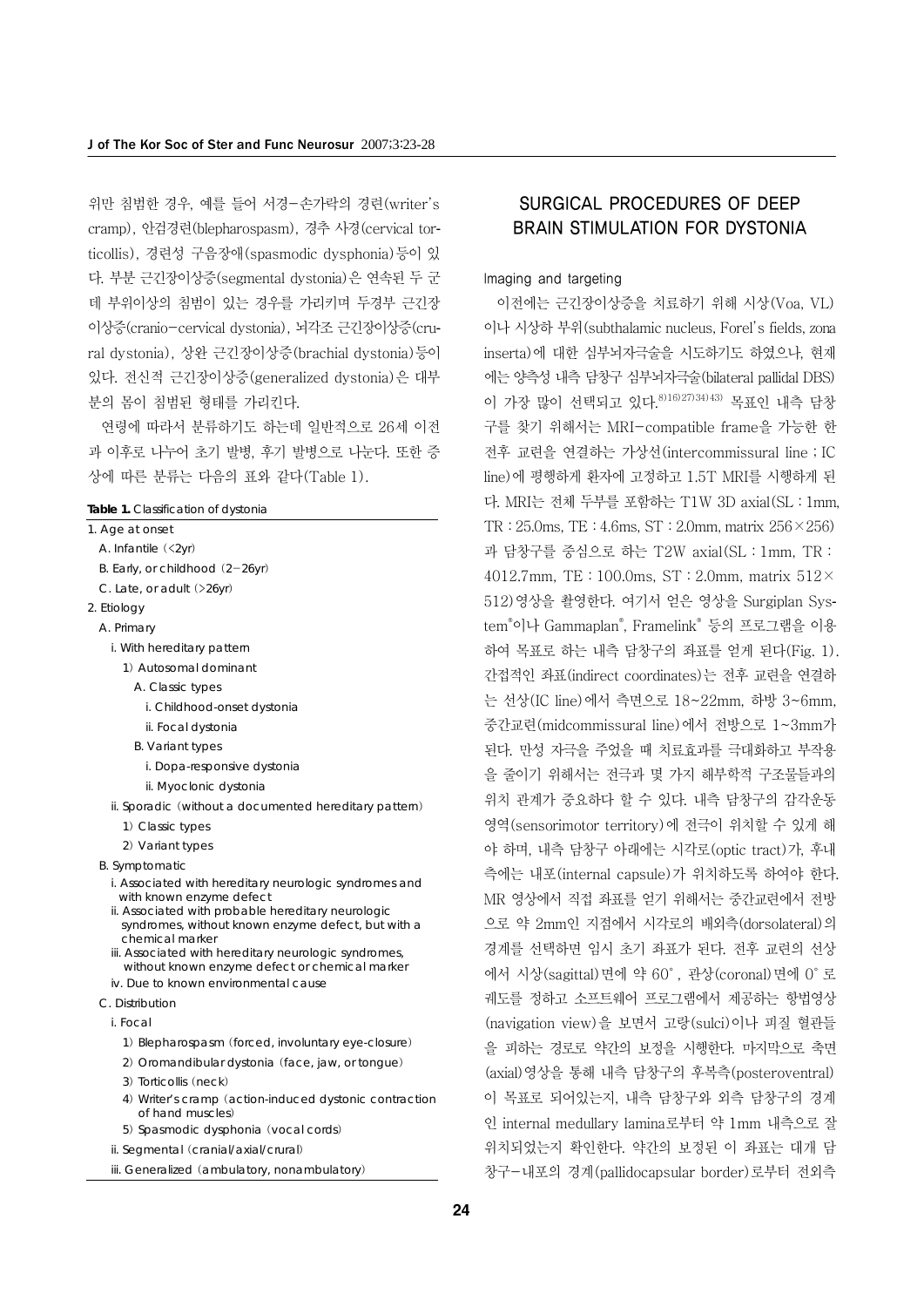

**Fig. 1.** Several images of stereotactic targeting of the GPi. Getting indirect coordinates by using navigation system (A), Gammaplan® (B). and direct coordinates by using Surgiplan system® (C).



**Fig. 2.** An example of our data of MER during GPi recording. Neuronal activity rates from GPe and GPi are so similar, so identifying the border zone between two structures is important.

(anterolateral) 3~4mm의 간격을 갖게 된다.

#### Intraoperative microelectrode recording(MER)

영상의 발달과 수술 중 심부뇌자극술용 전극을 이용한 자 극이 가능하다는 점에서 MER이 심부뇌자극술 시술에 있어 필수적인가에 대한 논쟁은 있으나, 전극의 해부학적 위치를 좀더 정확히 하고 확인하기 위해서 또는 연구의 목적으로 많 은 기관에서 사용하고 있으며 저자들의 기관에서도 항상 이 용하고 있다(Fig. 2).

일반적으로 목표좌표로부터 약 20mm전에서부터 MER을 시작하게 되는데, 이 경로로 지나가는 구조물로는 선조체(striatum), 외측 담창구, 내측 담창구, 그리고 시각로를 만나게 된다. 가장 먼저 만나게 되는 선조체는 상대적으로 조용하고 아주 드문 neuronal activity를 나타나게 된다. 외측 담창구 는 firing rate이 약 40~60Hz정도의 slow frequency discharges with pauses(SFD-P)와 20Hz미만의 firing rate 을 갖는 low-frequency discharges with bursts(LFD-B) 를 나타내는 두 가지 형태의 신경들이 기록된다. 내측 담창 구는 70~120Hz의 discharge rate을 보여주는 high-frequency discharge(HFD) 신경들이 기록된다. 그러나 실제 로 이러한 빈도(frequency)는 파킨슨병 환자의 담창구에서 만큼 근긴장이상증 환자에게서 나타나는 것이 아니라 오히려 내측 담창구도 30~60Hz정도의 비슷한 firing rate을 보인 다.47) 따라서 외측 담창구와 내측 담창구의 경계가 수술 중 에 상당히 모호할 수 있다. 이 경계에는 비교적 firing rate이 작은"border cell"이 있으므로 이 경계를 기준으로 내측 담 창구를 찾는 것이 한 가지 방법이며, Vitek, Lenz 등에 의 하면 비록 체성감각 지도(somatosensory map)가 이러한 근긴장이상증 환자에게는 비정형적이지만 사용할 수 있는 또 하나의 방법이기도 하다.32)47) 이러한 high frequency firing rate이 사라진 이후에는 가장 복측에 위치하는 시각로 시각 유발 전위(visual evoked potentials)검사나 미세자극(microstimulation)으로 유발되는 빛의 섬광현상으로 관찰하면 된 다. 담창구기저부위에서 약 2mm 이상의 관찰은 맥락막열 부 근의 혈관손상의 위험성이 있어 주의해야 한다.<sup>5)</sup>

일반적으로 심부뇌자극술은 국소마취 하에 깨어있는 상태 에서 시행하게 되는데, 환자의 나이가 어려서 수술 과정에 대하여 공포를 갖게 되는 경우나, 목, 체간 그리고 어깨부위 의 무도병적 근긴장이상의 연축(ballistic dystonic spasm) 이 심한 근긴장이상증 환자의 경우 기도삽관하여 혹은 삽관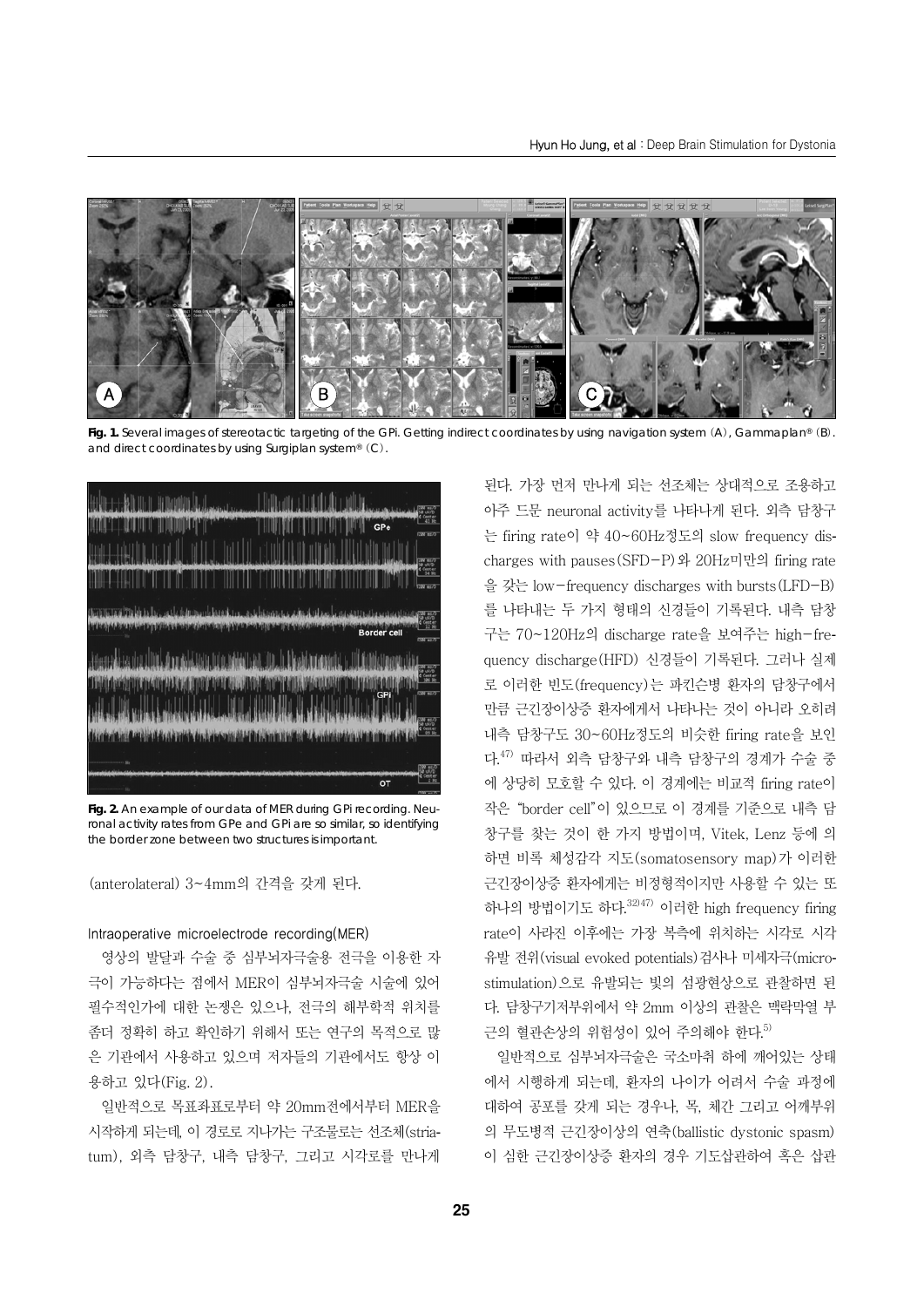

**Fig. 3.** Postoperative CT-MR fusion image shows DBS electrode in posteroventral aspect of GPi. DBS electrode tips (arrow) are well positioned and just above the optic tract (arrow head).

없이 정맥주사제를 이용한 전신마취를 불가피하게 사용할 수 가 있다. 전신마취 약제가 pallidal firing rate에 영향을 미 칠 수 있다는 논란은 있으며,13)36)46) propofol은 MER을 시 행하는데 있어 pallidal discharge를 억제하므로 기록(recording)하기 약 30분전부터는 끊어야 한다.<sup>37)38)</sup> 그 외의 다른 방법으로는 약한 진정 효과와 더불어 neuronal discharge 에 영향이 좀 적다고 알려진 ketamine과 remifentanyl을 섞 어서 사용하거나 dexmedetomidine을 사용하기도 한다.  $324$ 전신마취 하에서도 시각 유발 전위검사는 가능하다고 알려 져 있다.19)26)40) 또한 내포자극에 의한 합병증 평가가 가능 하다고는 하나 빛의 번쩍거림과 같은 주관적인 증상은 평가 하기가 어려운 단점이 있다.

#### Electrode location and stimulation

자극을 줌으로써 생기는 주변조직의 파급효과를 줄이기 위 해 전극과 내측 담창구 아래에 위치하는 시각로는 약 2mm 이상의 거리를, 외측의 외측 담창구에서는 2mm이상, 내측 의 내포는 약 4~5mm의 간격이 있어야 한다.<sup>39)</sup> 이러한 이 상적인 목표에 위치하게 되면 macrostimulation을 시행하여 임상적으로 유용한 역치내의 전압까지 자극을 주면서 피질척 수로(corticospinal tract)와 피질연수로(corticobulbar tract) 의 자극에 의한 합병증이 발생하는지 관찰해야 하며, 전극의 가장 아래 접촉(contact 0)을 자극을 주면서 섬광이 나타 나는지를 살펴 보아야 한다(Fig. 3).

#### Stimulation programming

기관에 따라 다르지만 대개 프로그래밍은 한 달 이내에 시 작한다. 일반적으로 단극(unipolar)으로 자극을 시작하며 frequency는 60~185Hz, pulse width는 210  $\mu$  sec, voltage 는 점차적으로 올려 3.5v 전후까지 올리게 된다. Pulse width 와 voltage는 파킨슨병에서의 목표가 되는 시상하핵과는 달 리 내측 담창구는 크기가 커 자극의 범위가 커야 하므로 다 른 합병증이 없다면 비교적 큰 수치를 이용한다. 다른 파킨 슨병이나 진전과는 달리 자극에 따라 근긴장이상증의 호전 은 바로 효과가 나타나는 것이 아니라 수개월까지도 기다려 야 하는 경우가 종종 있다. 통증과 mobile, phasic 증상은 일찍 반응을 보이나 고정된 자세(fixed posture)는 수개월 이 지나야 호전될 수 있다.

## OUTCOME

근긴장이상증에 대한 내측 담창구 DBS는 약 150례 이상이 문헌상 보고되고 있고,1)2)4)6)7)9)11)14)20)23)25)26)28)29)33)41)43-45)49) 원발성이 *DYT1* 돌연변이 유무와 관계없이 이차성보다는 좋 은 결과를 보였으며, 또한 *DYT1* 돌연변이 양성인 환자에게 서 좀더 좋은 결과를 보인다고 알려져 있지만, 임상적인 결 과들은 다양하게 보고되고 있다. 그러한 이유로는 근긴장이 상증 환자가 드물고 여러 인자가 이질성이어서 비슷한 정 도의 호전이 보고되고 있지 않은 듯 하다. 이러한 이질성에 는 증상의 발현기간, 근긴장이상증의 종류, 정형외과와 관련된 이환율, 전극의 내측 담창구내 위치 등 여러 인자가 관여하기 때문으로 생각된다. 그럼에도 불구하고 보고되고 있는 여러 문 헌에 의하면 *DYT1* 양성 근긴장이상증 환자의 BFMDRS (Burke-Fahn-Marsden Dystonia Rating Scale)은 약 48%에서 90% 이상의 증상의 호전이 보고되고 있으며, 이 차성 근긴장이상증은 평균 약 29%의 호전이, 구조적인 이 상이 있는 근긴장이상증은 별로 좋지 않은 결과가 보고되고 있으나, 약물치료에 반응이 없고 심한 근긴장이상증 환자들 에게는 심부뇌자극술이 어느 정도 도움이 될 것으로 판단 된다.9)12)18)30)31)49)50)

내측 담창구 심부뇌자극술과 관련된 합병증으로는 다음과 같다. 전기자극에 의한 일시적인 부작용으로는 감각이상증 (paresthesia), 이상 근육의 강직성 수축(tonic contraction), 구음장애(dysarthria) 등이 흔히 발생하며, 이외에도 광시증 (photopsia), 구토 등이 나타날 수 있다. 이러한 부작용은 전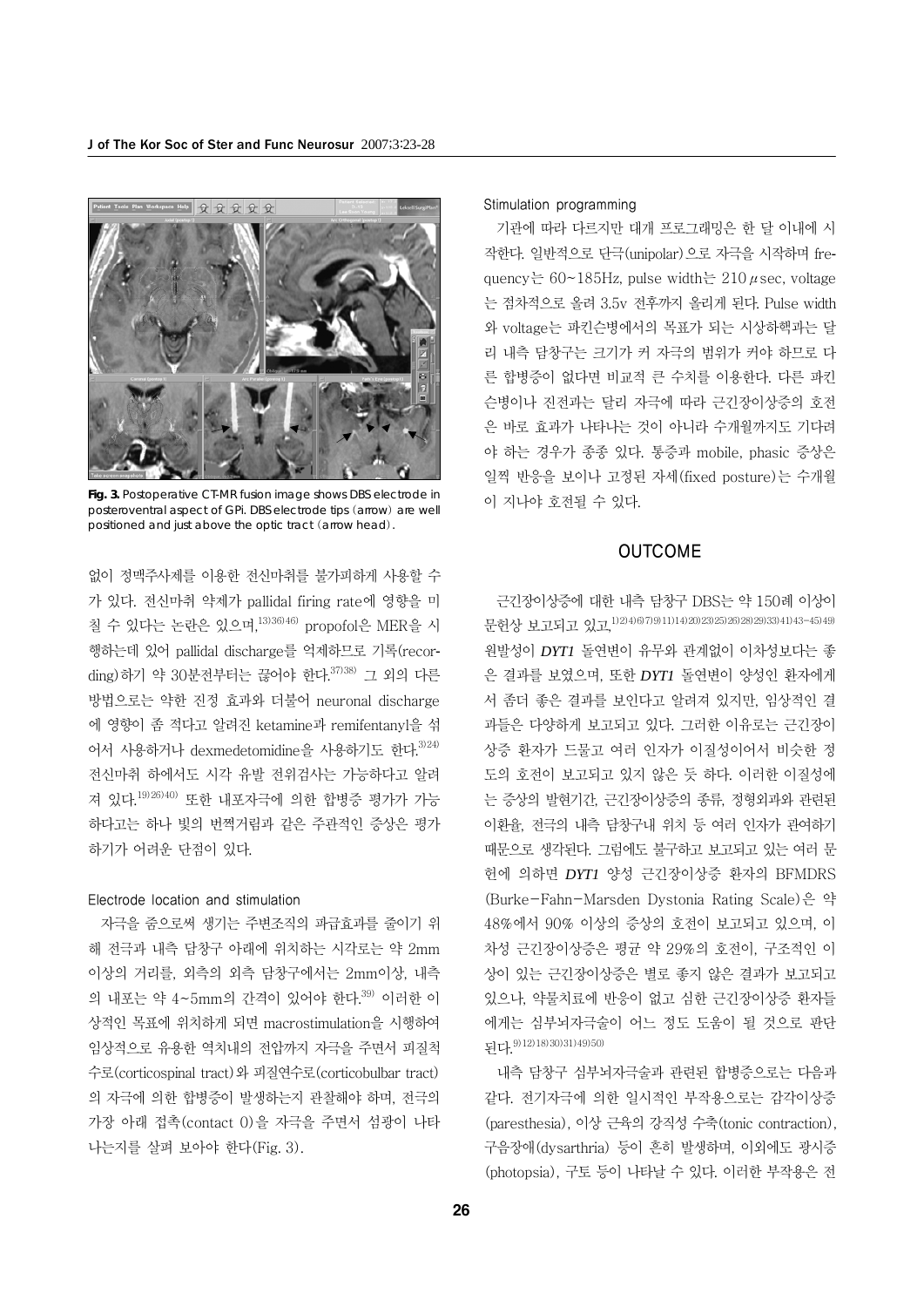기자극의 중단으로 즉시 사라지게 할 수 있다. 이러한 부작 용은 내포와, 시각로의 자극으로 생기는 것으로, 감각이상증, 이상 근육의 강직성 수축, 구음장애 등은 내포의 각 부위의 자극에 의하여 발생하며, 광시증, 구토 등은 시각로의 자극으 로 인하여 발생한다. 또한 드물지만 안검운동불능증(apraxia of eyelid opening)이 발생할 수 있다. 이외에 심부뇌자극 술 기계장치에 의한 부작용으로 감염과 기계 파손 등의 다 양한 합병증과 출혈 등이 나타날 수 있는데, 다른 진전이나 파킨슨병환자에게 시행하는 시술의 합병증 정도와 유사하게  $2 - 4\%$ 정도로 나타난다.  $42$ 

#### **CONCLUSION**

내측 담창구에 대한 심부뇌자극술은 근긴장이상증 환자의 증상 호전에 효과적이며 안전한 치료방법이나 근긴장이상증 의 종류에 따라 다양한 결과를 보일 수 있으므로 환자의 선 택과 함께 정확한 후복외측(postero-ventro-lateral)에 전 극을 위치하도록 노력해야 할 것이다.

#### REFERENCES

- 1. Andaluz N, Taha JM, Dalvi A: *Bilateral pallidal deep brain stimulation for cervical and truncal dystonia. Neurology 57:557-558, 2001*
- 2. Angelini L, Nardocci N, Estienne M, Conti C, Dones I, Broggi G: *Life-threatening dystonia-dyskinesias in a child: successful treatment with bilateral pallidal stimulation. Mov Disord 15: 1010-1012, 2000*
- 3. Bekker A, Sturaitis MK: *Dexmedetomidine for neurological surgery. Neurosurgery 57:1-10; discussion 11-10, 2005*
- 4. Bereznai B, Steude U, Seelos K, Botzel K: *Chronic high-frequency globus pallidus internus stimulation in different types of dystonia: a clinical, video, and MRI report of six patients presenting with segmental, cervical, and generalized dystonia. Mov Disord 17:138-144, 2002*
- 5. Binder DK, Rau GM, Starr PA: *Risk factors for hemorrhage during microelectrode-guided deep brain stimulator implantation for movement disorders. Neurosurgery 56:722-732; discussion 722-732, 2005*
- 6. Capelle HH, Weigel R, Krauss JK: *Bilateral pallidal stimulation for blepharospasm-oromandibular dystonia* (*Meige syndrome*)*. Neurology 60:2017-2018, 2003*
- 7. Chang JW, Choi JY, Lee BW, Kang UJ, Chung SS: *Unilateral globus pallidus internus stimulation improves delayed onset posttraumatic cervical dystonia with an ipsilateral focal basal ganglia lesion. J Neurol Neurosurg Psychiatry 73:588-590, 2002*
- 8. Chou KL, Hurtig HI, Jaggi JL, Baltuch GH: *Bilateral subthalamic nucleus deep brain stimulation in a patient with cervical dystonia and essential tremor. Mov Disord 20:377-380, 2005*
- 9. Cif L, El Fertit H, Vayssiere N, Hemm S, Hardouin E, Gannau A, et al: *Treatment of dystonic syndromes by chronic electrical stimulation of the internal globus pallidus. J Neurosurg Sci 47: 52-55, 2003*
- 10. Cooper IS, Cullinan T, Riklan M: *The natural history of dystonia. Adv Neurol 14:157-169, 1976*
- 11. Coubes P, Cif L, El Fertit H, Hemm S, Vayssiere N, Serrat S, et al: *Electrical stimulation of the globus pallidus internus in patients with primary generalized dystonia: long-term results. J Neurosurg 101:189-194, 2004*
- 12. Coubes P, Roubertie A, Vayssiere N, Hemm S, Echenne B: *Treatment of DYT1-generalised dystonia by stimulation of the internal globus pallidus. Lancet 355:2220-2221, 2000*
- 13. Durif F, Lemaire JJ, Debilly B, Dordain G: *Acute and chronic effects of anteromedial globus pallidus stimulation in Parkinson's disease. J Neurol Neurosurg Psychiatry 67:315-322, 1999*
- 14. Eltahawy HA, Saint-Cyr J, Giladi N, Lang AE, Lozano AM: *Primary dystonia is more responsive than secondary dystonia to pallidal interventions: outcome after pallidotomy or pallidal deep brain stimulation. Neurosurgery 54:613-619; discussion 619-621, 2004*
- 15. Ford B, Greene P, Louis ED, Petzinger G, Bressman SB, Goodman R, et al: *Use of intrathecal baclofen in the treatment of patients with dystonia. Arch Neurol 53:1241-1246, 1996*
- 16. Ghika J, Villemure JG, Miklossy J, Temperli P, Pralong E, Christen-Zaech S, et al: *Postanoxic generalized dystonia improved by bilateral Voa thalamic deep brain stimulation. Neurology 58: 311-313, 2002*
- 17. Gros C, Frerebeau P, Perez-Dominguez E, Bazin M, Privat JM: *Long term results of stereotaxic surgery for infantile dystonia and dyskinesia. Neurochirurgia* (*Stuttg*) *19:171-178, 1976*
- 18. Hung SW, Hamani C, Lozano AM, Poon YY, Piboolnurak P, Miyasaki JM, et al: *Long-term outcome of bilateral pallidal deep brain stimulation for primary cervical dystonia. Neurology 68: 457-459, 2007*
- 19. Hutchison WD, Lang AE, Dostrovsky JO, Lozano AM: *Pallidal neuronal activity: implications for models of dystonia. Ann Neurol 53:480-488, 2003*
- 20. Islekel S, Zileli M, Zileli B: *Unilateral pallidal stimulation in cervical dystonia. Stereotact Funct Neurosurg 72:248-252, 1999*
- 21. Jankovic J, Lai E, Ben-Arie L, Krauss JK, Grossman R: *Levodopa-induced dyskinesias treated by pallidotomy. J Neurol Sci 167:62-67, 1999*
- 22. Jankovic J, Lai EC, Krauss J, Grossman R: *Surgical treatment of levodopa-induced dyskinesias. Adv Neurol 80:603-609, 1999*
- 23. Katayama Y, Fukaya C, Kobayashi K, Oshima H, Yamamoto T: *Chronic stimulation of the globus pallidus internus for control of primary generalized dystonia. Acta Neurochir Suppl 87: 125-128, 2003*
- 24. Kelland MD, Chiodo LA, Freeman AS: *Dissociative anesthesia and striatal neuronal electrophysiology. Synapse 9:75-78, 1991*
- 25. Kiss ZH, Doig K, Eliasziw M, Ranawaya R, Suchowersky O: *The Canadian multicenter trial of pallidal deep brain stimulation for cervical dystonia: preliminary results in three patients. Neurosurg Focus 17:E5, 2004*
- 26. Krause M, Fogel W, Kloss M, Rasche D, Volkmann J, Tronnier V: *Pallidal stimulation for dystonia. Neurosurgery 55:1361-1368; discussion 1368-1370, 2004*
- 27. Krauss JK: *Deep brain stimulation for dystonia in adults. Overview and developments. Stereotact Funct Neurosurg 78:168-182, 2002*
- 28. Krauss JK, Loher TJ, Pohle T, Weber S, Taub E, Barlocher CB, et al: *Pallidal deep brain stimulation in patients with cervical dystonia and severe cervical dyskinesias with cervical myelopathy. J Neurol Neurosurg Psychiatry 72:249-256, 2002*
- 29. Krauss JK, Loher TJ, Weigel R, Capelle HH, Weber S, Burgunder JM: *Chronic stimulation of the globus pallidus internus for treatment of non-dYT1 generalized dystonia and choreoathetosis:*